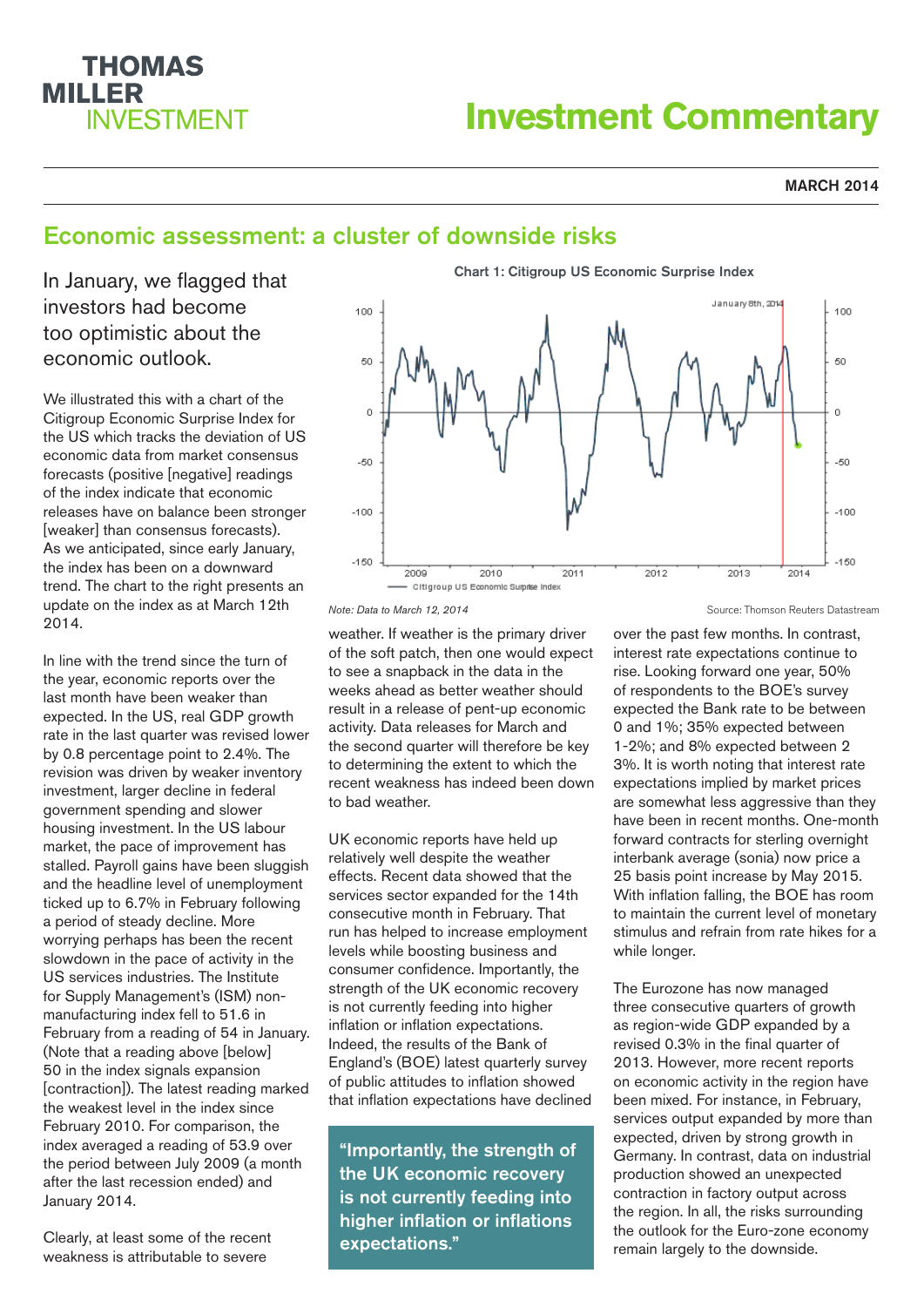

Chart 2: Asset performance review: total returns so far in 2014

## Financial markets and asset allocation

Following a sell-off in January, equity markets staged a strong recovery in February. For the month, the S&P 500 index delivered total returns of about 4.6%, more than making up for the 3.5% loss in January. So far this year, the strongest performance has come from the Eurozone periphery, with local currency total returns of about 14.5%, 12.7% and 10.6% from equity markets in Ireland, Greece and Portugal respectively. Although emerging market equities also delivered strong returns in February, they continue to lag over 2014 so far.

The general weakness in global economic activity so far this year has boosted government bonds. As at the end of February, yields on 10-year government bonds were down about 38 basis points in the US and by about 30 and 31 basis points in the UK and Germany respectively. As with equities, the best performing government bond markets have been those of the Eurozone periphery. As investors increasingly buy into the Eurozone recovery story, they have demanded lower premium for holding assets within the periphery economies. Moreover, these assets continue to benefit from the growing expectation among investors that the European Central Bank may eventually have to embark on further monetary stimulus in an attempt to avert deflation. Elsewhere in the fixed income markets, corporate bonds

continue to deliver strong returns while high-yield bond spreads have now fallen to multi-year lows.

"Looking to the weeks and months ahead, the key downside risks to the global growth outlook relate to uncertainties about the underlying strength of economic activity in the US... "

The uncertainty surrounding the extent to which the recent softness in economic activity has been down to adverse weather as opposed to any underlying weakness in fundamentals should mean that the pace at which the Federal Reserve withdraws monetary stimulus remains gradual. This should ensure that government bond markets in the major developed economies do not experience sharp sell-offs in the near term. Looking to the weeks and months ahead, the key downside risks to the global growth outlook relate to uncertainties about the underlying strength of economic activity in the US in the context of diminishing monetary policy support; concerns about the cyclical slowdown in the major emerging markets; and unease about the escalating geopolitical crisis in the Crimea region. These risks should mean that financial markets continue to be very volatile in the short term. In particular, equities remain vulnerable to

Source: Deutsche Bank, Bloomberg Finance LLP, Mark-it

short term setbacks.

On the issue of the Crimea crisis, beyond Russia, the financial market response has been relatively muted. However, there remains lots of scope for the crisis to escalate and undermine investor sentiment. At this point, the most likely outcome seems to be an extended period of diplomatic gridlock. But markets could be hit hard if the crisis develops into a full blown trade war between Russia and the West (potentially alongside a military standoff).

Our asset allocation positioning remains broadly unchanged from last month in that we retain a moderately positive bias on equities in general but remain cautious on emerging market stocks. In the fixed income markets, we continue to favour corporate bonds over government bonds and we have now cut back on exposure to high-yield bonds following their strong run. For now, we retain our neutral positioning on the major currency pairs and await better entry points for positions in favour of the US Dollar.

# **Abi Oladimeji**

*Director, Head of Investment Strategy*